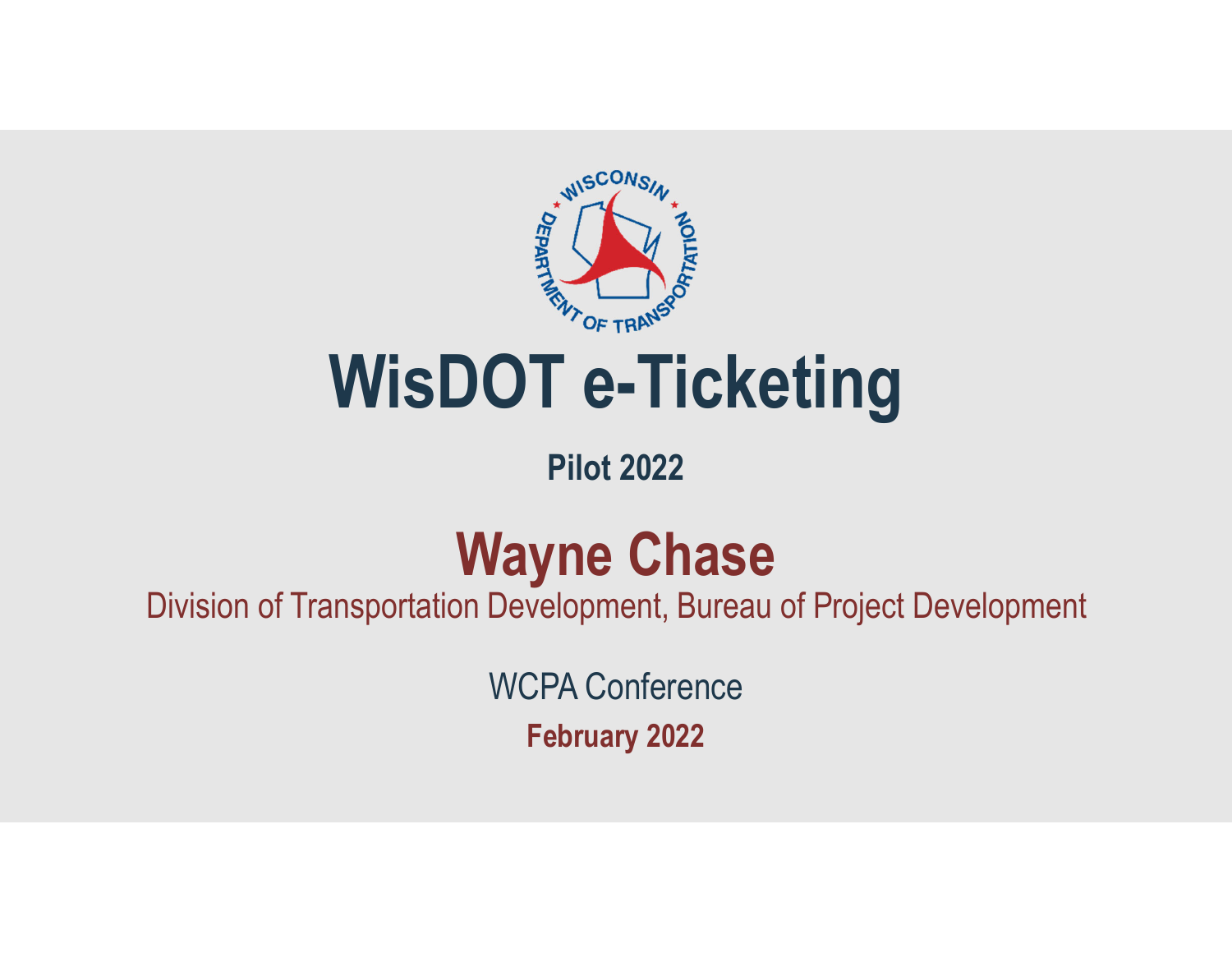### **FHWA Innovation Every Day Counts (EDC-6)**

Providing all stakeholders with an electronic means to produce, transmit, and share materials data and track and verify materials deliveries enhances safety, streamlines inspections, and improves contract administration processing. Using electronic ticket exchanges enables access via mobile devices and simplifies handling and integration of material data into construction management systems for acceptance, payment, and source documentation.

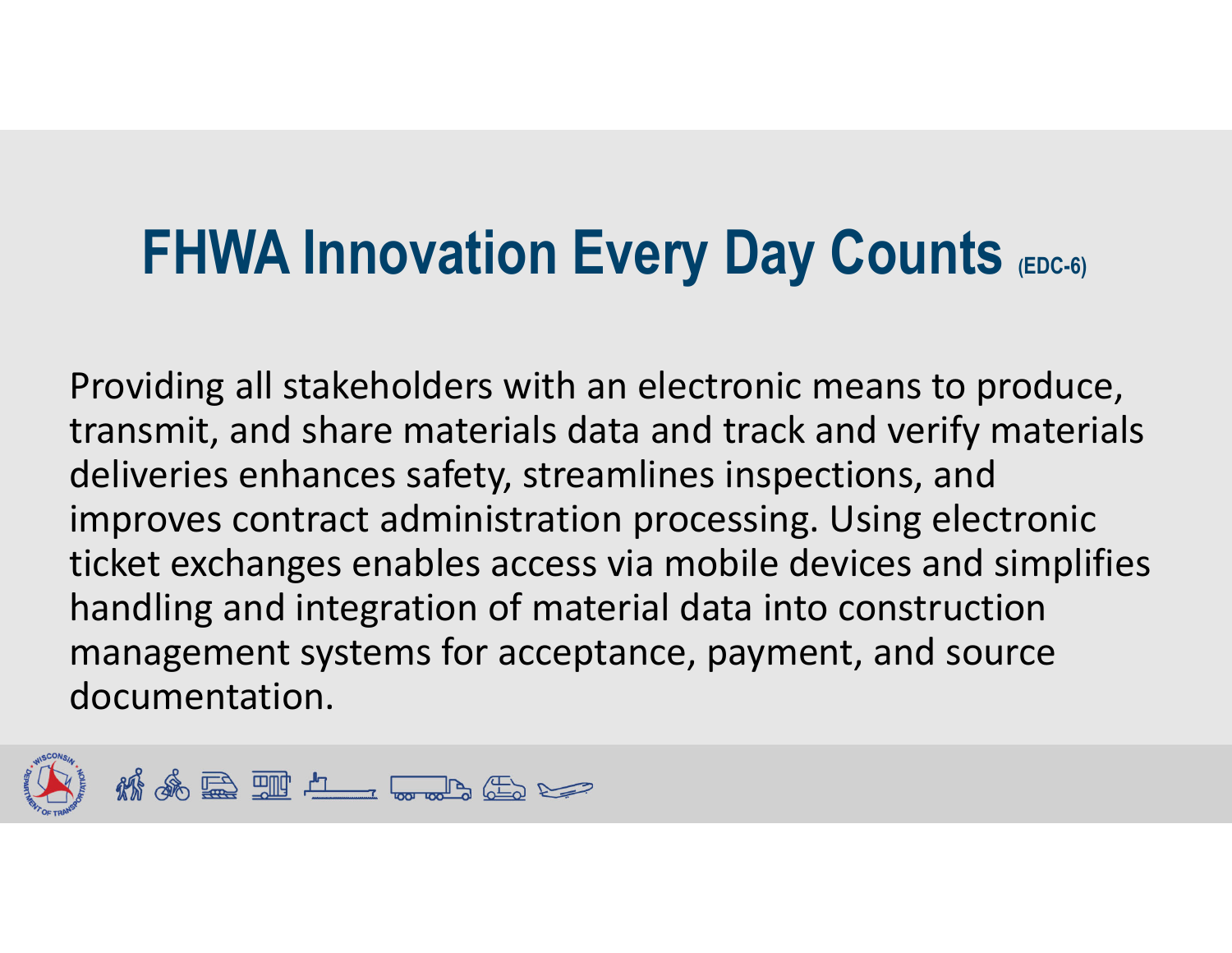# **FHWA Innovation Every Day Counts (EDC-6)**

Benefits

- Safety
- Time Saving
- Quality

https://www.fhwa.dot.gov/innovation/everydaycounts/edc\_6/eticketing.cfm

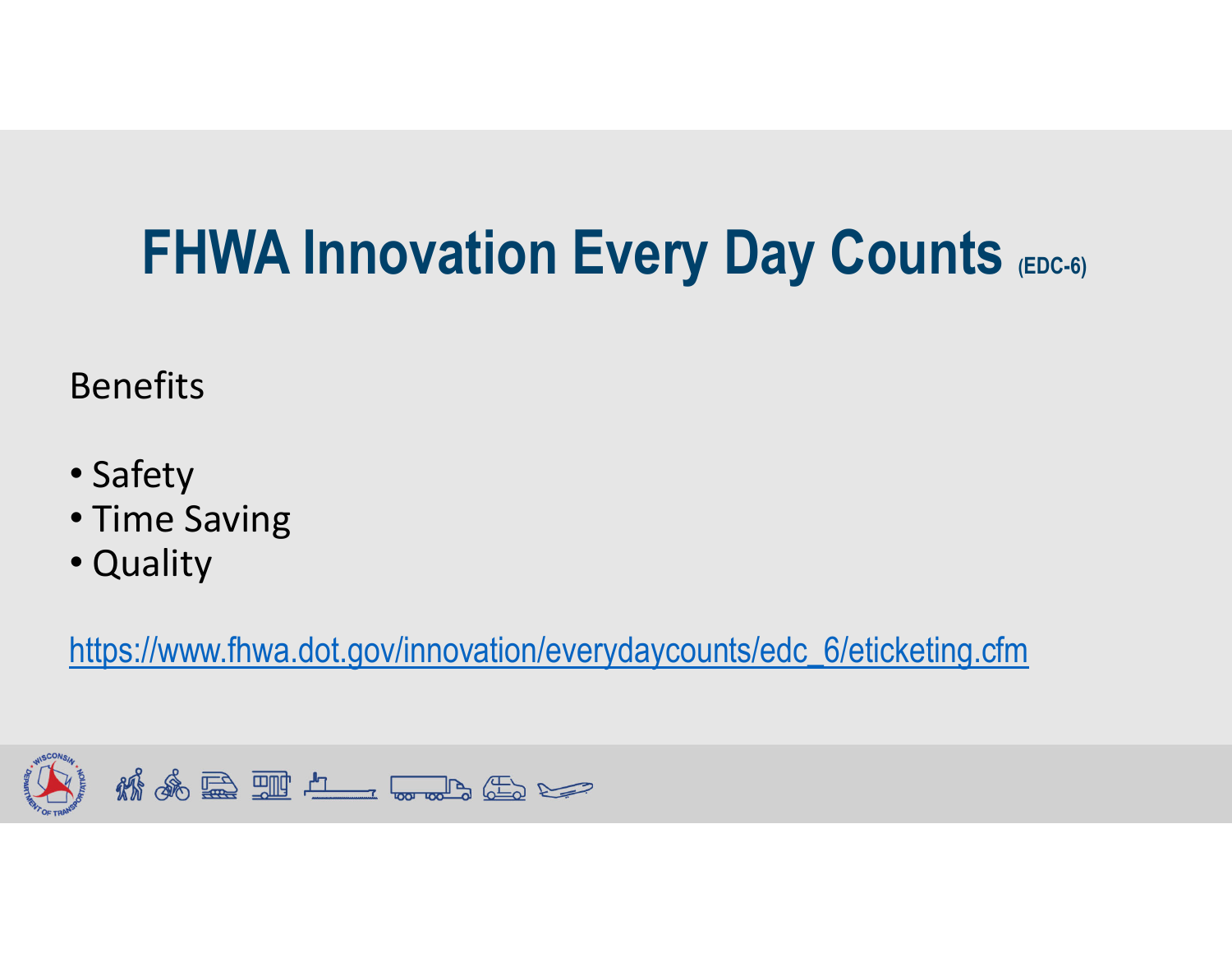#### What is paperless?

|                    | Paper                                                | Paperless                     | Electronic                                              | <b>Digital</b>                                                                                                                 |
|--------------------|------------------------------------------------------|-------------------------------|---------------------------------------------------------|--------------------------------------------------------------------------------------------------------------------------------|
| <b>Information</b> | Handwritten,<br><b>Printed</b>                       | Image                         | Data                                                    | <b>Object</b>                                                                                                                  |
|                    | <b>Physical Cabinets</b>                             | .pdf, .bmp                    | $dxf$ , $csv$                                           | model, services                                                                                                                |
| <b>Workflow</b>    | <b>Organic</b>                                       | <b>Implied</b>                | <b>Explicit</b>                                         | <b>Seamless</b>                                                                                                                |
|                    | Learned                                              | email inbox                   | documented,<br>semi-automated,<br>Semi-measured         | automated,<br>Notifications,<br>Performance mgmt                                                                               |
| Integration        | <b>None</b>                                          | <b>Shared</b>                 | Interoperable                                           | Integrated                                                                                                                     |
|                    | printed & filled-out forms,<br>snail or inter-d mail | email a roadway<br>design pdf | dxf emailed from<br>consultant to DOT and<br>back again | same model accessed,<br>reviewed, marked up by all<br>parties, auto-push of model<br>data to traffic/maint.<br>operations sys. |

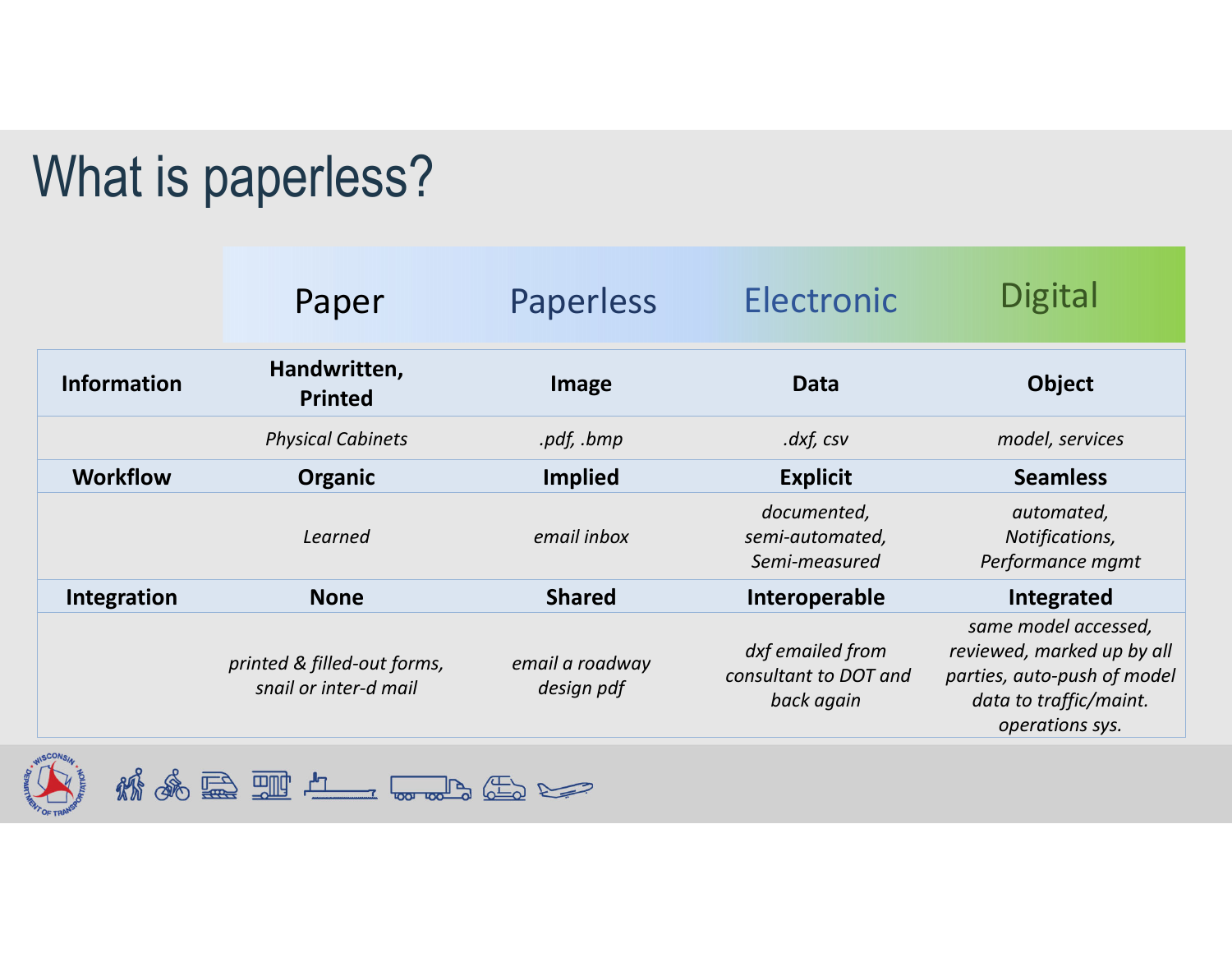#### **WisDOT e-Ticketing Partnerships and Outreach**

- Met with Industry groups
- Peer exchanges with IA, UT, AL, MN
- Viewed demos of e-Ticketing software
- Attend AASHTO Materials Management Delivery Systems Group
- 2021 piloted e-Ticketing NE region

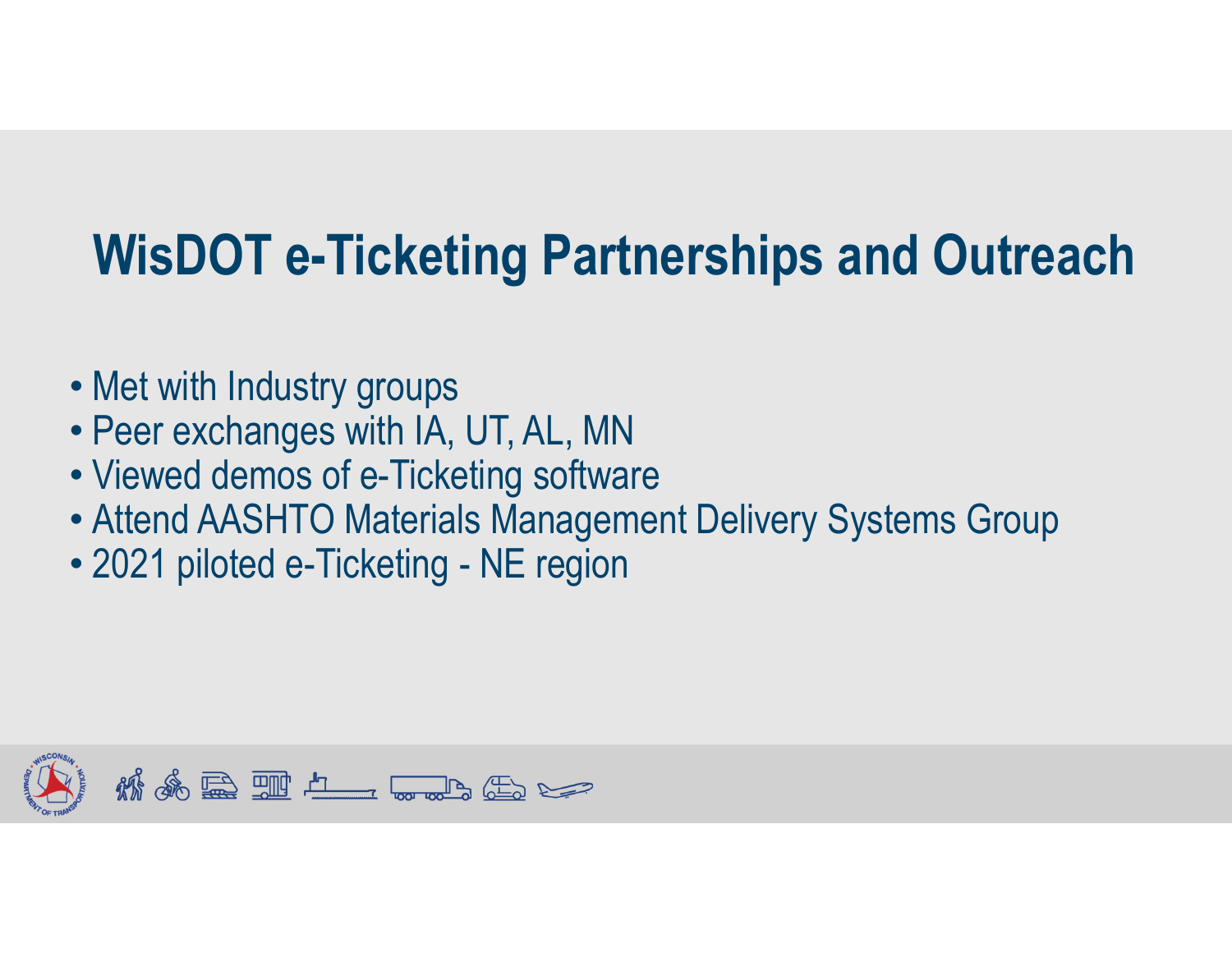#### **WisDOT preliminary requirements Electronic Load Tickets**

- Electronic load tickets may be provided as a substitute for printed tickets. Include the information as specified in 109.1.4.2 on each electronic ticket.
- Automatically generate electronic tickets using a system that is fully integrated with the load-out scale system being used to weigh the material. Ensure data input cannot be altered and provide offline capabilities to prevent data loss.
- Provide electronic tickets in real-time by allowing the department access to the tickets utilizing a web-based or app-based system compatible with iOS and Android.
- Provide the capability to record information and comments on each ticket.
- For each project ID and bid item, submit an electronic daily summary of the individual tickets daily as work is completed. In the daily summary, include the unique information for each individual load ticket. Provide the daily summary data in an importable format, such as comma separated values (.csv).

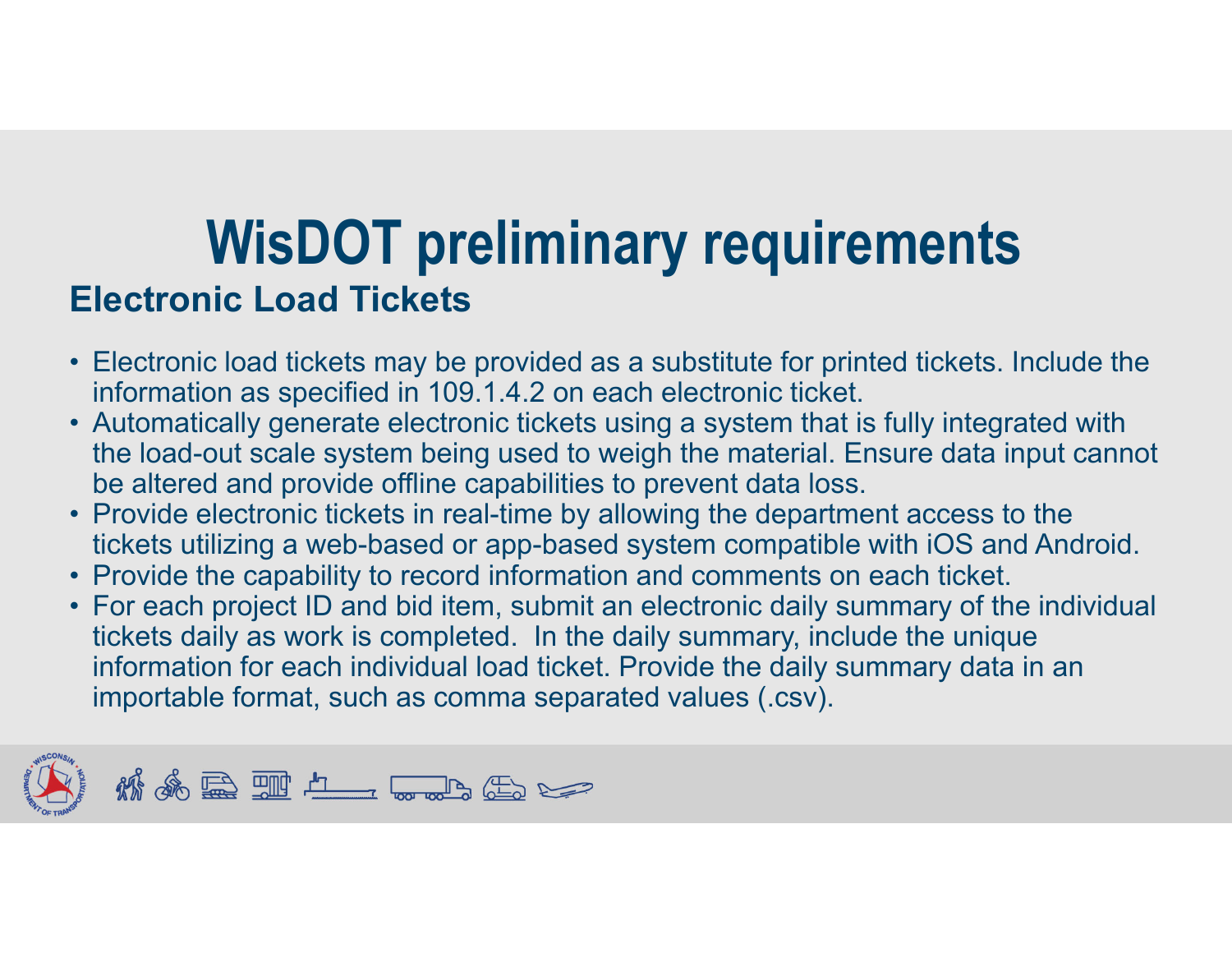## **What to expect**

#### 2022

- Piloting about dozen projects this year
- Projects must be approved by WisDOT
- WisDOT to continue to work with AASHTO Materials Management Delivery System group
- **Define source data requirements** 2023?